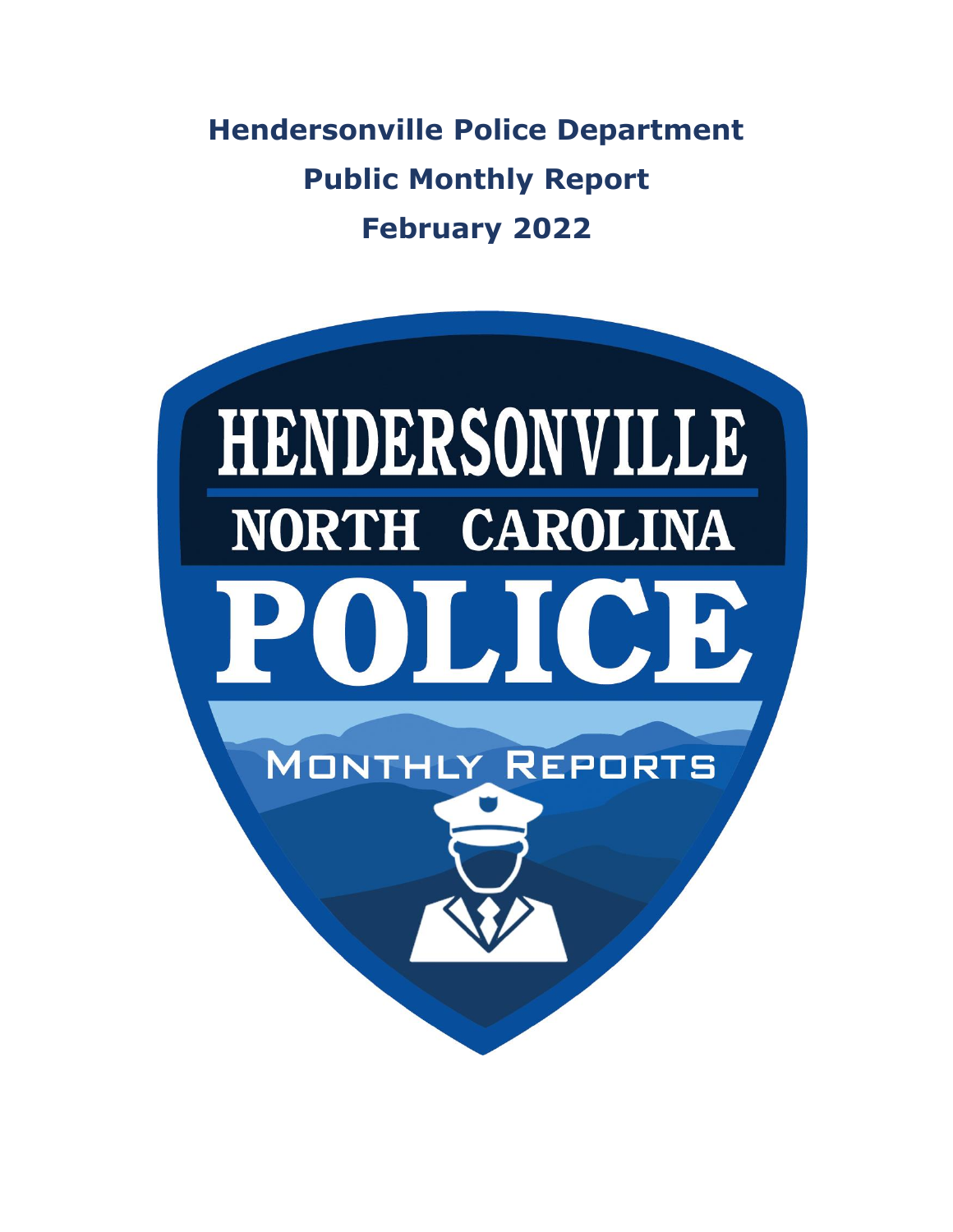Chief's Monthly Summary

Well, it is official! I completed my first year as the Hendersonville Police Chief. With that accomplishment, my wife and I promptly took our first vacation since coming here. We both appreciated the time for a few days amidst the sun and warmer temperatures south Florida offers this time of year.

So, if January was busy, February would not be overshadowed. We continue to respond to a high number of calls for service. We continue to investigate a high number of motor vehicle crashes; thankfully, none of them with serious injuries. And we continue to do all of that to the best of our ability.

The department is fully immersed in the budget process for the upcoming fiscal year beginning July 1, 2022. We have several asks over and above what was requested in years past. Some of these requests are necessary to replace aging technology; specifically, in-car and body-worn cameras and vehicles. Some requests are simply to help us communicate better with you while improving our effectiveness. The budget process will continue over the next few months before the City Manager presents a balanced budget to City Council for their approval. More to come…

Changing gears to training, we continue our annual in-service training to include annual firearms qualifications. Due to some public concerns over noise at an outdoor range in Mills River, we have moved qualifications to the indoor range at the North Carolina Justice Academy in Edneyville. While outdoor ranges are better for staff in a lot of ways, we understand the noise can be bothersome for nearby neighbors. We are committed to finding a solution so we can complete this important training with minimal impact on the surrounding public.

I want to commend the men and women of this department for sustaining high levels of professionalism and dedication during challenging times. They work to provide you with outstanding service no matter the situation. I often hear from many more people commending our staff than I do about those complaining. I say it again, the people who work here are exceptional and worthy of our appreciation.

Let me conclude by saying how humbled and grateful I am to be asked to lead this department. I only hope that I have demonstrated to you a strong sense of integrity and honor. Please know we will always be open and honest about the things we do, and we will constantly strive to exemplify "Mountain Excellence."

 Blair Myhand, Chief of Police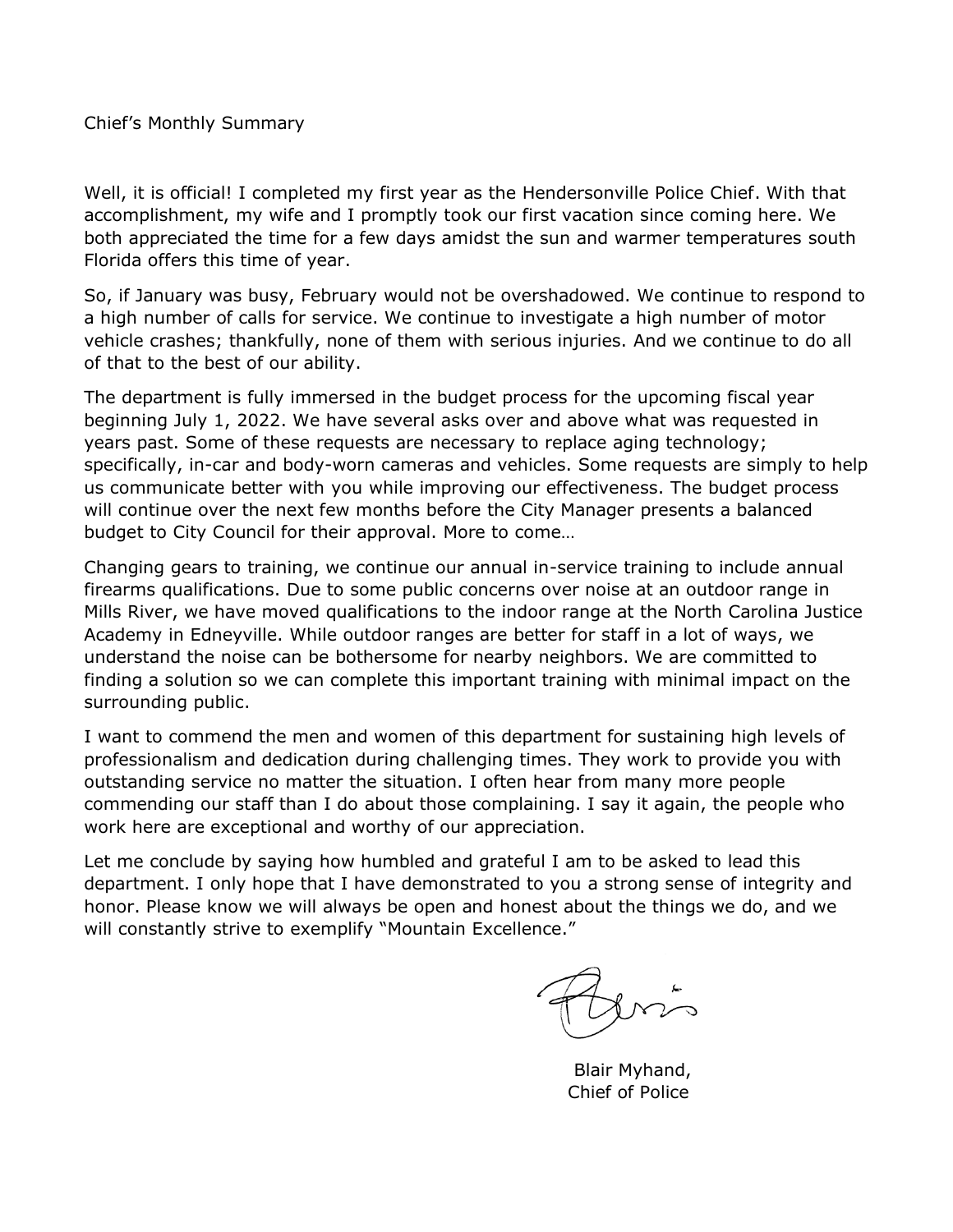# *Calls for Service*

| Jan           | Feb | Mar | Apr | May | Jun | Jul | Aug | Sep | Oct | <b>Nov</b> | Dec |
|---------------|-----|-----|-----|-----|-----|-----|-----|-----|-----|------------|-----|
| $5,247$ 3,281 |     |     |     |     |     |     |     |     |     |            |     |

### *Traffic Safety Unit Activities*

*Total Traffic Stops:*

| Jan | Feb | Mar | Apr <sup>1</sup> | May | Jun | $\bigcup$ ul | Aug   Sep   Oct | <b>Nov</b> | Dec |
|-----|-----|-----|------------------|-----|-----|--------------|-----------------|------------|-----|
| 233 | 299 |     |                  |     |     |              |                 |            |     |

#### *Total Citations Issued:*

| Jan       | Feb | Mar   Apr |  | May   Jun   Jul   Aug   Sep   Oct |  | Nov | Dec |
|-----------|-----|-----------|--|-----------------------------------|--|-----|-----|
| $151$ 201 |     |           |  |                                   |  |     |     |

#### *DWI Arrests:*

| Jan | Feb | Mar   Apr |  | May   Jun   Jul   Aug   Sep   Oct |  | Nov | Dec |
|-----|-----|-----------|--|-----------------------------------|--|-----|-----|
|     |     |           |  |                                   |  |     |     |

#### *Motor Vehicle Crashes:*

| Jan | Feb |  |  | Mar   Apr   May   Jun   Jul   Aug   Sep   Oct |  | Nov | Dec |
|-----|-----|--|--|-----------------------------------------------|--|-----|-----|
| 115 | 101 |  |  |                                               |  |     |     |

#### *Top five crash locations:*

| #1 | King & E Allen St $(4)$         |
|----|---------------------------------|
| #2 | US 64 & Thompson St (4)         |
| #3 | US 64 & Highlands Square (3)    |
| #4 | Kanuga & White St (3)           |
| #5 | US 64 & Duncan Hill/Dana Rd (3) |

### *Patrol Services Bureau Activities*

*Criminal Arrests:*

| Jan | Feb         |  |  | Mar   Apr   May   Jun   Jul   Aug   Sep   Oct |  | Nov | Dec |
|-----|-------------|--|--|-----------------------------------------------|--|-----|-----|
| 90  | $\vert$ 93* |  |  |                                               |  |     |     |

*(\*felony - 29, misdemeanor - 64)*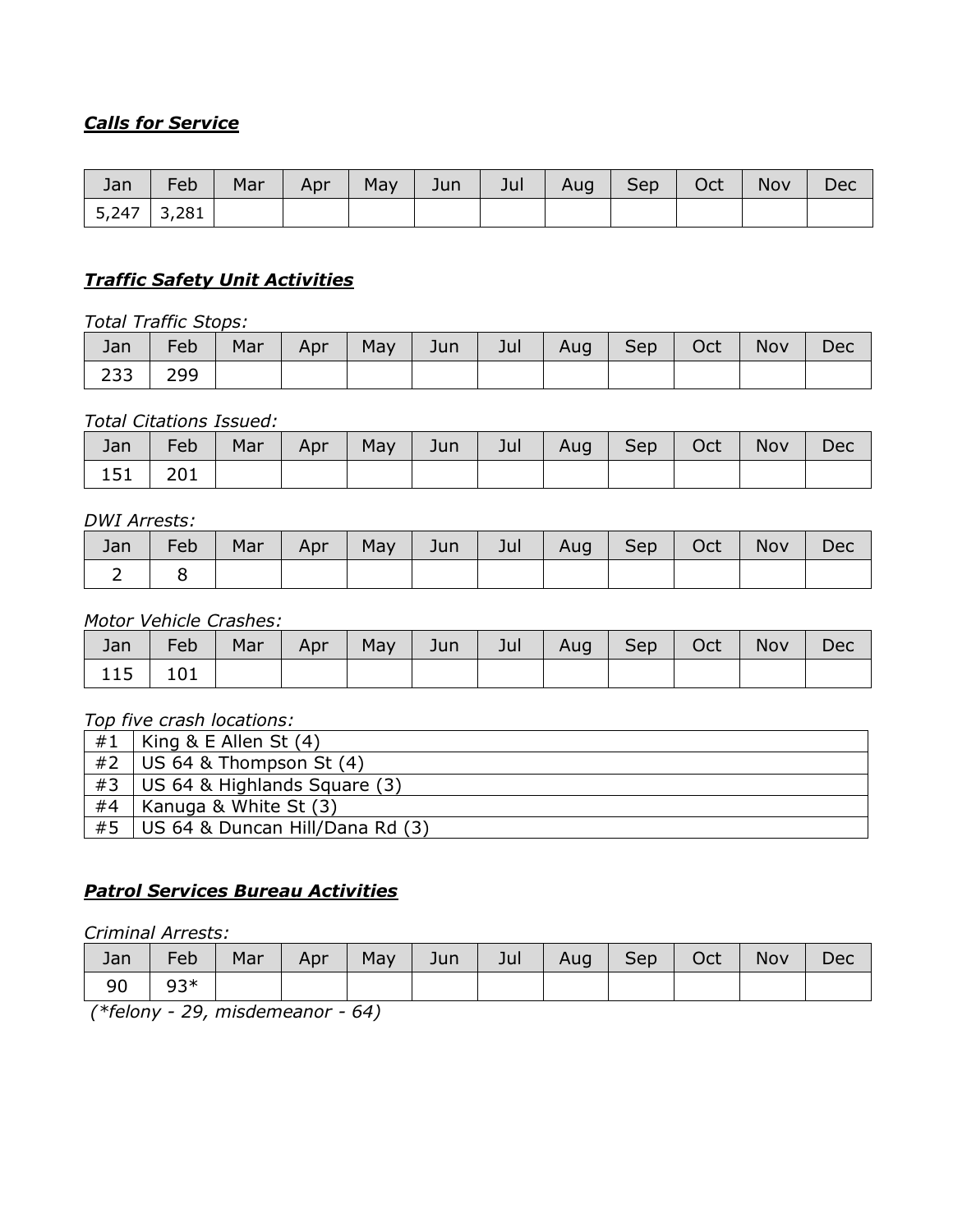#### *Incident Reports:*

| Jan | Feb | Mar | Apr |  | May   Jun   Jul | Aug | Sep | Oct | <b>Nov</b> | Dec |
|-----|-----|-----|-----|--|-----------------|-----|-----|-----|------------|-----|
| 169 | 134 |     |     |  |                 |     |     |     |            |     |

*Drug Offenses:*

| Jan | Feb | Mar | Apr | May | Jun | Jul | Aug | Sep | Oct | Nov | Dec |
|-----|-----|-----|-----|-----|-----|-----|-----|-----|-----|-----|-----|
| 38  | 34  |     |     |     |     |     |     |     |     |     |     |

*Larcenies:*

| Jan | Feb   | Mar | Apr | May $\ $ | Jun $\vert$ | Jul | Aug   Sep | Oct | Nov | Dec |
|-----|-------|-----|-----|----------|-------------|-----|-----------|-----|-----|-----|
| 42  | $49*$ |     |     |          |             |     |           |     |     |     |

*(\*15 from unlocked motor vehicles)*

#### *Assaults:*

| Jan | Feb | Mar | Apr | May | Jun | Jul | Aug | Sep | Oct | Nov | Dec |
|-----|-----|-----|-----|-----|-----|-----|-----|-----|-----|-----|-----|
| ᅩJ  | ⊥∪  |     |     |     |     |     |     |     |     |     |     |

### *Complaints and Findings*

• Citizen complaint received about two Officers driving carelessly in marked vehicles. In-car video showed the officers' actions were appropriate given the circumstances and no unsafe driving was observed. Complaint against Officer #1 was exonerated. Complaint against Officer #2 was unfounded.

### *Vehicle Pursuits and Findings*

• Vehicle pursuit: Officers were investigating a report of a suspicious person when the person sped away from the Officers. Officers pursued the vehicle for less than  $1/10^{th}$  of a mile when the suspect suddenly pulled over. The male driver was taken into custody without incident. Officer's actions deemed appropriate and compliant with policy.

# *Use of Reasonable Force (UORF) Incidents and Findings*

- UORF incident carried over from January Incident was reviewed by Command Staff and deemed reasonable and necessary. No remedial action necessary.
- UORF 2/8/22 Officers deployed Taser to prevent a hospital patient from harming himself with scissors. Incident reviewed and deemed reasonable and necessary. No remedial action necessary.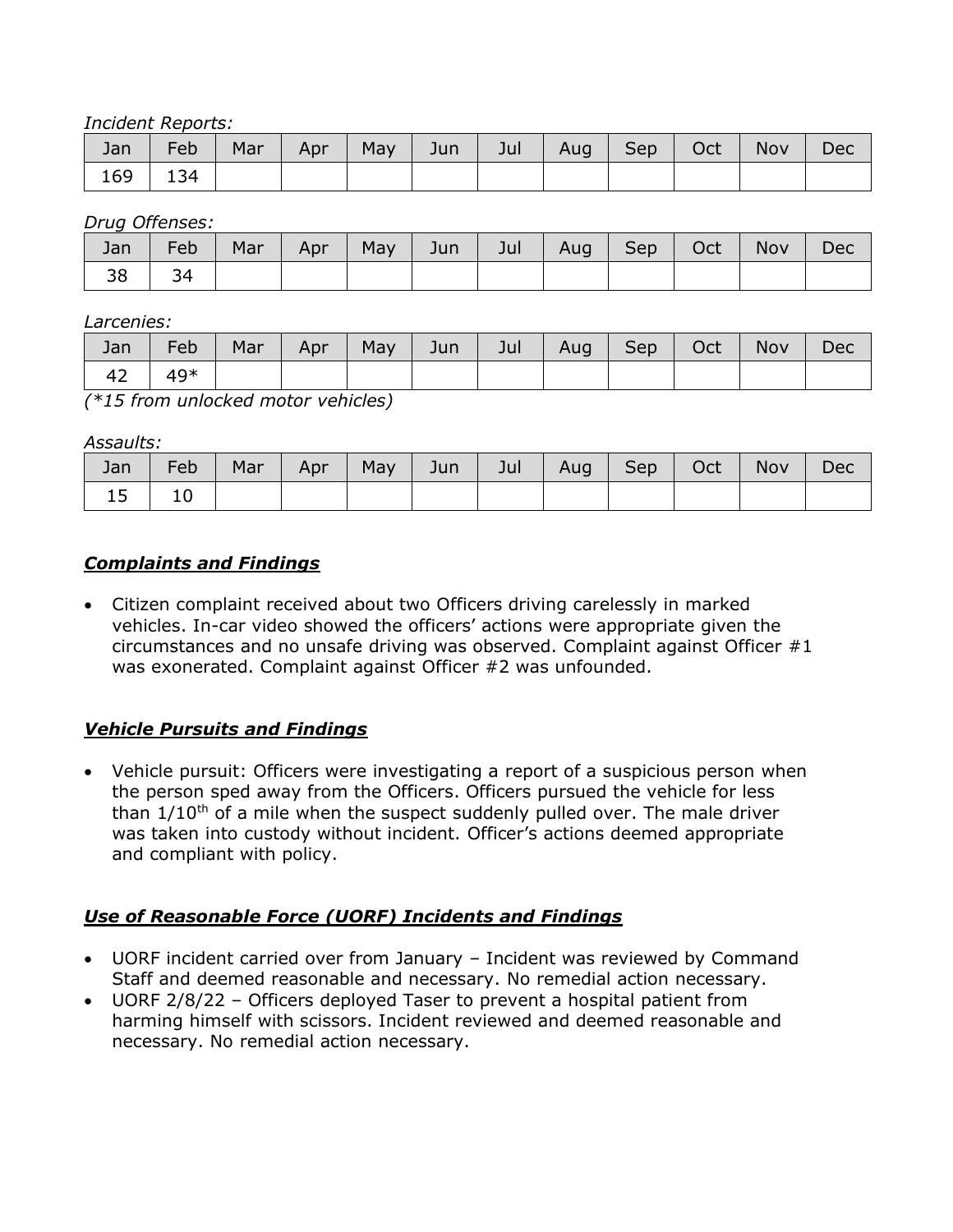### *Operations/Notable Events*

- *Warrant service –* Officers served arrest warrant for habitual felon and saw evidence of drugs inside the house. Officers secured the house and later executed a search warrant. Drugs and three illegal firearms were recovered. Two arrests were made.
- *Attempted Suicide* Adult male escaped from Pardee emergency room by stealing nurse's scissors. He caused injuries to himself when he tried to cut his own throat with the stolen scissors. Officers subdued him and returned him for medical/psychological treatment.

### *Budget Summary*

- We are approximately 65% through the fiscal year.
- Our amended operating budget for FY 21/22 is \$874,493.00. This does not include salary or capital items such as vehicles.
- \$704,962.00, or 80.6% of the FY 21/22 operating budget has been encumbered to date.
- First FY 22/23 budget discussion is March 7, 2022.

# *Community Outreach/Special Events*

• The School Resource Officers started the STAR program at Hendersonville Elementary, Bruce Drysdale Elementary, and Immaculata Catholic School. This program is a county wide drug/alcohol resistance education program for youth.

### *Awards and Recognitions*

• Sgt. Garrett Gardin was awarded his Advanced Law Enforcement Certificate. This is the highest certification a police officer can achieve in North Carolina.

# *Grants Management*

- We are working through the procurement process to purchase the virtual training simulator awarded by the Governor's Crime Commission. The vendor is a sole-source vendor requiring City Council approval before purchase.
- Applied for a non-matching \$40,000 grant to fund accreditation. Grant period is two years beginning in October 2022. *(Pending review and approval)*
- Applied for a non-matching \$50,000 grant to fund mental health treatment for our personnel. In late 2021, the City Council agreed to fund an embedded mental health professional for Police and Fire staff. Grant period is two years beginning in October 2022. *(Pending review and approval)*